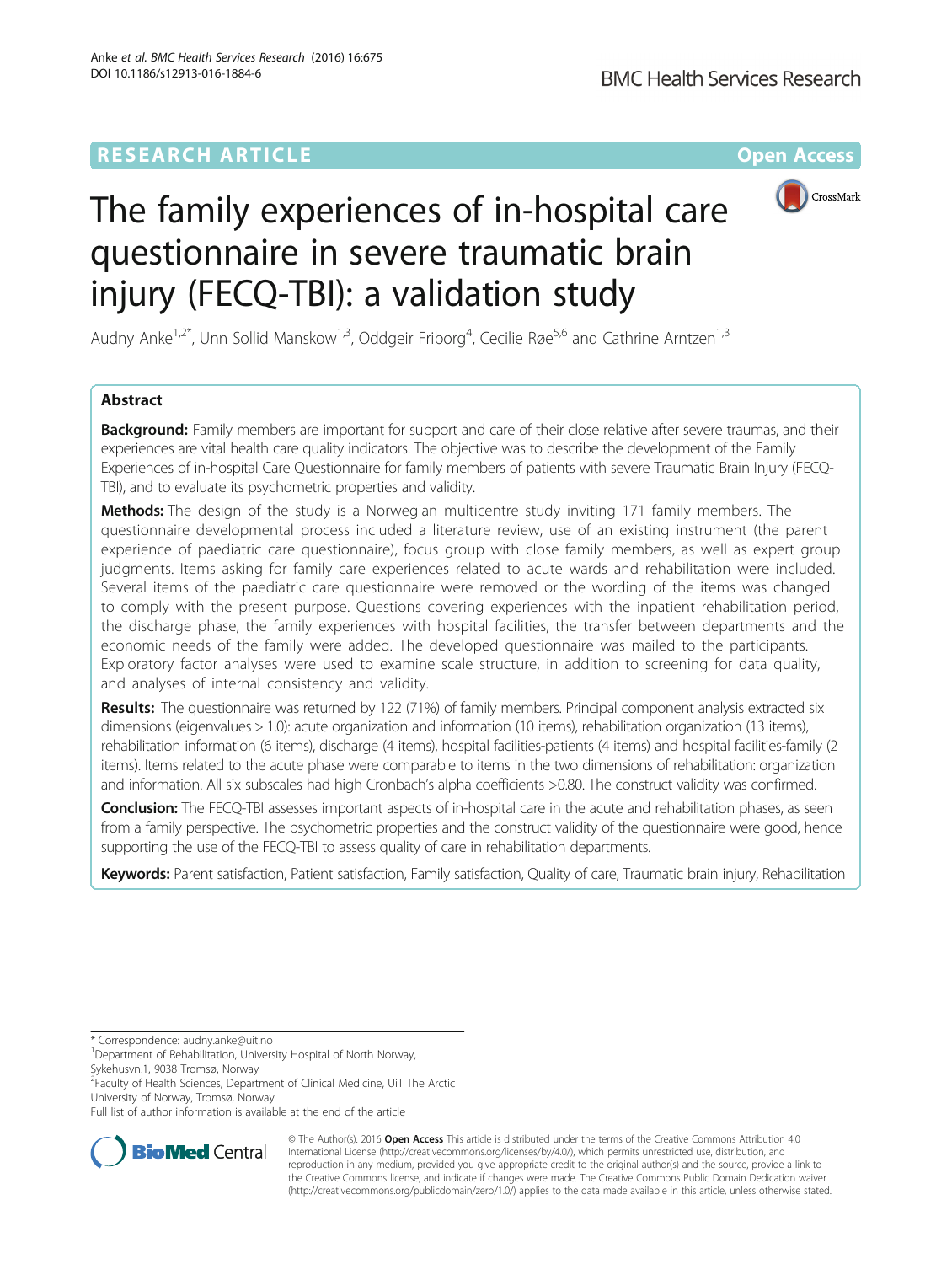# Background

The family perspective in health care after injuries is recognized as increasingly important and a vital health care indicator [[1](#page-10-0)]. In patients with memory and communication problems experiences of the family members are key dimensions of health care quality, as relatives play a role in care and support and often act as the patient's representative [\[2\]](#page-10-0). After traumatic brain injuries spouses and parents are the most frequent caregivers [\[3, 4](#page-10-0)] and may have specific post-trauma experiences and needs [[4](#page-10-0)–[6\]](#page-10-0) that change across the treatment phases [\[7](#page-10-0)–[9\]](#page-10-0). However, multidimensional scales evaluating care experiences and satisfaction with acute care and rehabilitation after traumatic brain injuries in adult caregivers are not available.

Patients' experiences and satisfaction with health care services are linked to important aspects of quality of care such as patient adherence to treatment, patient safety and clinical effectiveness [\[10, 11\]](#page-10-0). Several national surveys in Norway have described the systematic development and validation of questionnaires related to patients' experiences [[12](#page-10-0)–[14](#page-10-0)]. The concepts of satisfaction and experiences are positively related and often used interchangeably [[14](#page-10-0)]. Asking patients about their specific experience with concrete events is more valid and easier to interpret than satisfaction ratings [[13](#page-10-0), [15](#page-10-0), [16\]](#page-10-0). The evidence-based knowledge of patients' treatment experiences following severe traumatic brain injury (TBI) is limited [[17, 18\]](#page-10-0) Important areas for quality of care include information from staff and the organization of services. Furthermore, studies using qualitative methodologies have identified interdepartmental transitions between acute care and inpatient rehabilitation, and the discharge period from hospital, as particularly challenging factors [[7](#page-10-0), [19\]](#page-10-0).

There are family satisfaction questionnaires for use in the intensive care units [\[2](#page-10-0), [20, 21](#page-10-0)], and parents' views have been increasingly used in the evaluation of care quality for children [[22, 23\]](#page-10-0). Theoretically close relatives to surviving injured patients have comparable inhospital experiences to parents with chronically ill children, so we searched for a suitable parent experience instrument covering multiple dimensions of care. Based on a literature review, the carefully constructed and validated multidimensional parent experience of paediatric care (PEPC) questionnaire [[22](#page-10-0)] represent a suitable starting point for the present development of a questionnaire evaluating family experiences of care after TBI. An intention, not covered in the PEPC questionnaire, was to evaluate separately the acute care and the inpatient rehabilitation phases, and to use a multidisciplinary approach with information about experiences with "staff" rather than "nursing" and "doctor services". Moreover the development of questionnaires for new groups must incorporate their specific experiences, which focus group interviews may provide [[13\]](#page-10-0).

Accordingly, the main aim of this study was to describe the developmental process and to psychometrically evaluate a questionnaire that assesses treatment and rehabilitation experiences of the family members of patients with severe TBI. An intention was to record quality of care experiences separately for different phases of care to be able to make relevant comparisons. The questionnaire was named the family experiences of in-hospital care questionnaire in severe traumatic brain injury (FECQ-TBI), and was evaluated with regard to data quality, factor and scale structure, internal consistency and construct validity.

Based on previous literature on satisfaction with care, including the experiences and satisfaction of relatives (parents), we expected the subscales of the present instrument to be positively and significantly correlated, as experiences with the organization, information and preparation for discharge reflect different but related dimensions of quality of care. Also experiences with hospital facilities were expected to show positive correlations with the other subscales. As all the subscales in the instrument represent aspects of quality of care, positive correlations were hypothesised to exist between subscales and overall satisfaction with care, treatment and rehabilitation. Negative correlations were hypothesised to exist between single-item questions assessing the extent of any incorrect treatment or experiences of problems/disappointments with staff and the subscales regarding experiences with organization and information [[22](#page-10-0)–[24](#page-10-0)]. Finally, as a part of the test of construct validity, the age of the patients was hypothesised to be unrelated to the FECQ-TBI subscales [\[25](#page-10-0)].

# **Methods**

To ensure the content validity in the questionnaire developmental process, items from previous questionnaires assessing the experience of in-hospital patients [[12](#page-10-0)–[14](#page-10-0)] and parents [[22](#page-10-0), [23\]](#page-10-0) were consulted. Further, selection of items was based on interviews with family members and the expert knowledge of the authors (i.e., UMS, CA and AA) on rehabilitative care after severe TBI or other acquired brain injuries. The psychometric evaluation of the new questionnaire used the COnsensus-based Standards for the selection of health status Measurement Instruments (COSMIN) [\[26](#page-10-0)] checklist as a guideline.

# Questionnaire development – the starting point

Following a literature search, the PEPC questionnaire developed by Garratt et al. [\[22\]](#page-10-0) represented a good starting point for the present FECQ-TBI as it was found to be well validated, not disease specific, and available in Norwegian. The PEPC questionnaire contains 25 questions covering six subscales: organization, information about examinations and tests, doctor services, nursing services, information about discharge and hospital facilities. In addition, included in the PEPC questionnaire was several other single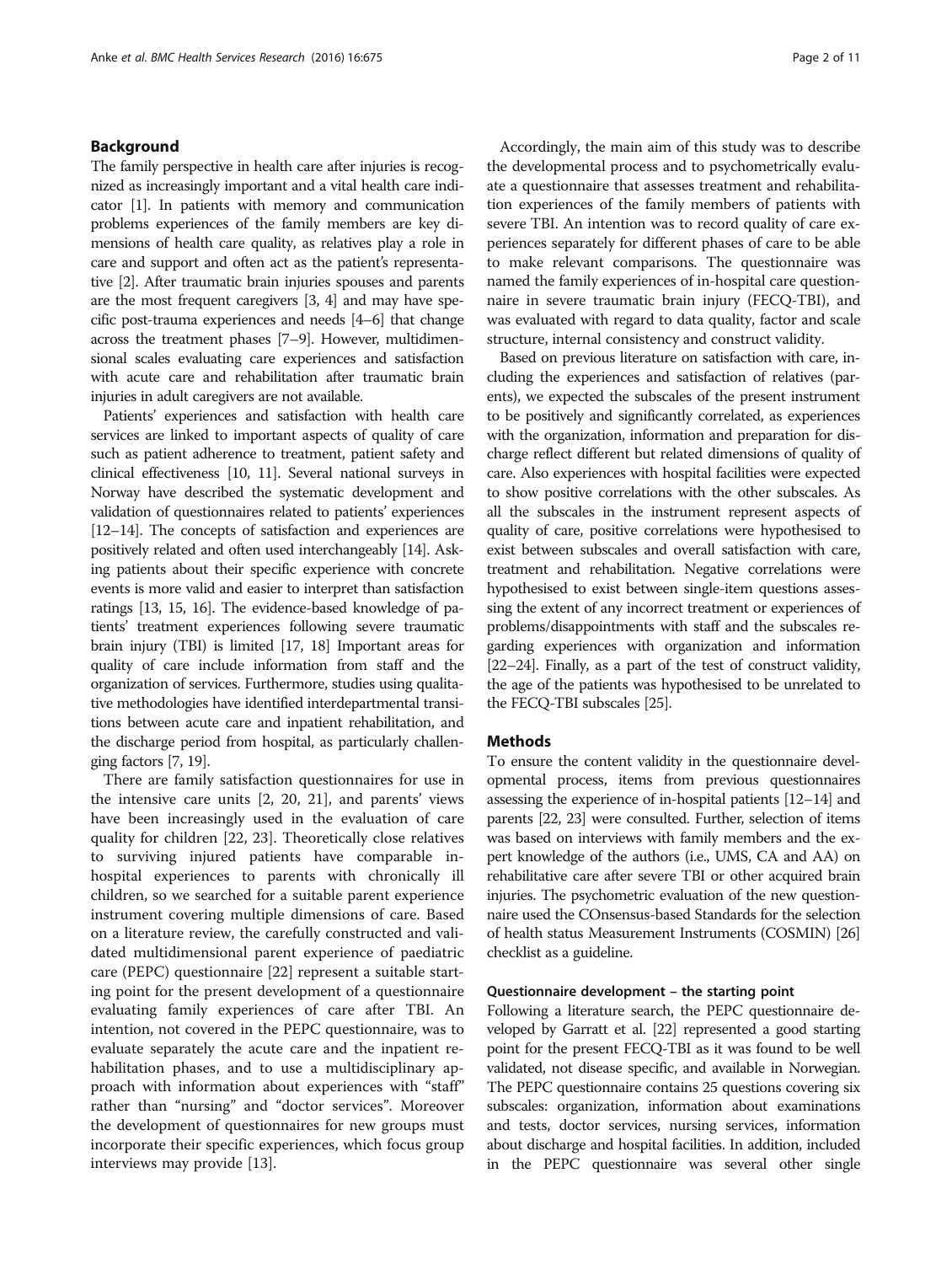questions of possible interest in the family experiences questionnaire developmental process: nine questions about health care delivery, overall satisfaction with care and how the parents were treated, the extent to which parent expectations were met, information about medication, extent of poor treatment, and extent of any problems with the staff. Good validity, internal consistency and test-retest reliability have been reported [\[22, 27\]](#page-10-0).

# Focus group

The original PEPC questionnaire was modified for use in the present study after using a focus group approach with three caregivers of patients with severe TBI in northern Norway who had received inpatient rehabilitation. Focus group sizes are usually between 4 and 12 participants per group [\[28\]](#page-10-0). The caregivers differed with respect to strategically important aspects such as caregivers' age and relationship to patient, and patient-related aspects such as type and severity of injury. A focus group is useful for generating indepth information about the phenomena relevant for the particular study objective [[29](#page-10-0), [30](#page-10-0)] such as questionnaire construction. Caregivers' experiences provide knowledge that through systematic exploration and comparison may contribute to achieve conceptual clarity or identify new conceptual issues [[29](#page-10-0), [30](#page-10-0)]. The method is also suitable for examining whether the questionnaire items are appropriately formulated. An interview guide was developed (by authors CA and AA). The interview lasted approximately two hours and was led by a qualified researcher (CA). The interview was audiotaped and one observer (AA) wrote detailed notes throughout the session. The interview included a presentation of the purpose of the interview and an invitation for family members to briefly introduce themselves. The researcher then facilitated a discussion of topics related to treatment phases (acute care, rehabilitation, discharge) using open-ended questions regarding experiences with the staff (e.g., stability, information), good and bad experiences, issues related to safety and trust regarding the treatment quality, areas of high satisfaction, missing health care services, the hospital facilities and preparations for discharge. Lastly, the family members were asked for advice on how to improve the services.

# The new family experiences of care questionnaire in traumatic brain injury (version 1)

Detailed notes from the focus group interview were systematically processed and categorised and the themes that emerged were checked against the items in the PEPC questionnaire. Items that covered important areas were kept in the new questionnaire, often with slight modifications to be suitable. A small pilot study ( $n = 3$ ) of the questionnaire was conducted in which the family members of the focus group commented on the relevance and intelligibility of the questions and evaluated the rated response options on each item. After small changes in wording and the removal of one item, the complete questionnaire yielded 55 items and was named the FECQ-TBI (version 1). Fifty-one items were related to experiences with or satisfaction with care, while four items were yes/no questions asking separately about 1) whether a patient intended diary were used, and 2) whether children were involved, within the acute department and the rehabilitation department, respectively.

Table [1](#page-3-0) summarises the 51 care experiences items in the mailed questionnaire (version 1). For each item the corresponding scale in the PEPC questionnaire is given (Table [1](#page-3-0), 3rd column, PEPC scale given in table subtext). Some of the questions were modified in the FECQ-TBI; the most frequent modifications of phrases in the FECQ-TBI are the changes from nurse or doctor to staff and from child to patient. For instance, in the PEPC questionnaire, "Nursing staff caring for child" and "Doctors caring for child" are replaced in the FECQ-TBI with "Staff caring for patient". The 11 questions regarding the acute phase/department were asked with identical phrasing regarding the rehabilitation department. An additional nine items were added regarding experiences with the rehabilitation department as a result of the focus group interview (rehab department items 12–20). New items emerging from the focus group interview were also added to the original PEPC scales discharge-information and hospital facilities. Based on theoretical considerations of distinct concepts, the items relating to discharge and to hospital facilities were analysed as distinct concepts (see Statistics). As illustrated in Table [1,](#page-3-0) four of the overall single-item questions were identical to the overall questions in the PEPC questionnaire, and three were added in this study: regarding transfer between departments, economical needs and care of involved children. These overall single-item questions were not suitable for factor analysis, as they were never meant to be included in factors or scales [[12](#page-10-0), [13, 22](#page-10-0)].

The original scoring method was preserved. Each item was scored from 1 (worst experience) to 5 (best experience). Items related to experiences with the provided health care ranged from 1-not at all to 5-to a very large extent. Negative items were re-coded before summation; thus, a higher score represents better experience. The questionnaire did not include an opportunity to respond "not applicable".

# Data collection

The self-administered FECQ-TBI (version 1) was mailed to 171 family members of patients with severe TBI who were injured between 2009 and 2011 and who participated in a Norwegian multicentre study [[31\]](#page-10-0). Data were collected from family members 3 and 12 months after injury for patients injured in 2010 and only 12 months after injury for other patients. In the family experiences of care study, data collected 12 months after injury were preferred.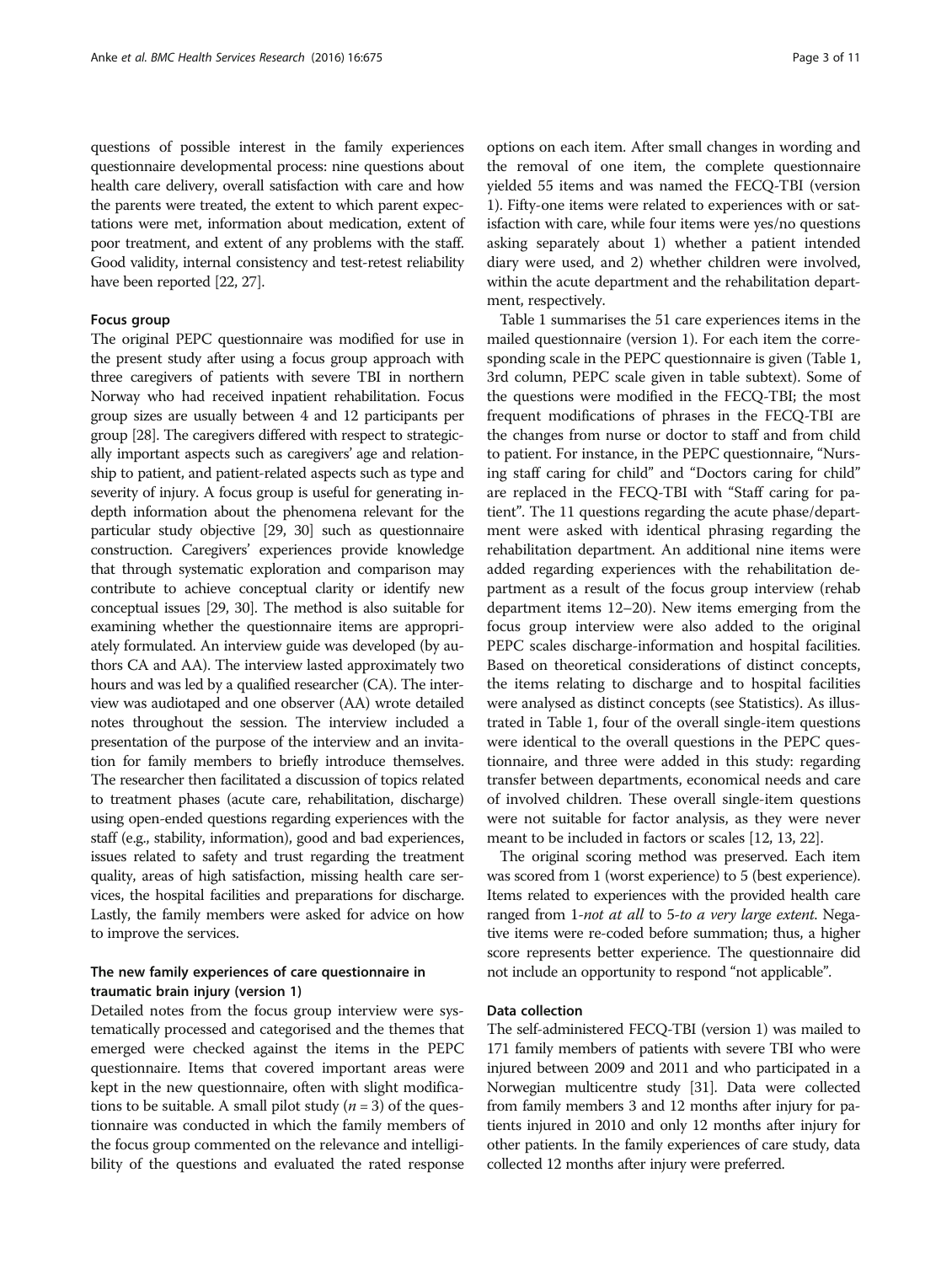|              | Items                                                                                 |                              | Rehab department items |                   | Acute department items |                      |                   |           |
|--------------|---------------------------------------------------------------------------------------|------------------------------|------------------------|-------------------|------------------------|----------------------|-------------------|-----------|
|              |                                                                                       | PEPC<br>Item <sup>c</sup>    | Missing<br>$n (%)^b$   | Mean <sup>a</sup> | <b>SD</b>              | Missing<br>$n (%)^b$ | Mean <sup>a</sup> | <b>SD</b> |
| 1            | One doctor mainly responsible                                                         | $\bigcirc$                   | 4(3.5)                 | 3.86              | 1.11                   | 2(1.6)               | 3.39 <sup>e</sup> | 1.25      |
| 2            | Fixed group nurses                                                                    | O                            | 4(3.5)                 | 3.92              | 0.98                   | 2(1.6)               | 3.85              | 0.99      |
| 3            | Staff collaboration                                                                   | O                            | 4(3.5)                 | 3.92              | 0.96                   | 4(3.3)               | 4.21              | 0.83      |
| 4            | Care/rehabilitation well planned                                                      | $\circ$                      | 4(3.5)                 | 3.93              | 1.00                   | 3(2.5)               | 4.19              | 0.95      |
| 5            | Thoughtfulness, care for the patient                                                  | Ns/Ds                        | 3(2.7)                 | 4.20              | 0.88                   | 3(2.5)               | 4.44              | 0.71      |
| 6            | Seemed professionally competent                                                       | $Ns^d/Ds$                    | 3(2.7)                 | 4.17              | 0.94                   | 2(1.6)               | 4.49              | 0.72      |
| 7            | Information tests, examinations                                                       | $\mathbf{I}$                 | 5(4.4)                 | 3.61 <sup>e</sup> | 1.10                   | 2(1.6)               | 4.09              | 0.98      |
| 8            | Took account of family situation                                                      | Ns                           | 3(2.7)                 | 3.79              | 1.02                   | 2(1.6)               | 3.94              | 1.02      |
| 9            | Thoughtfulness, care for relative                                                     | Ns/Ds                        | 4(3.5)                 | 3.55              | 1.19                   | 1(0.9)               | 3.93              | 1.03      |
| 10           | Interested in your opinions                                                           | Ns/Ds                        | 3(2.7)                 | 3.47              | 1.17                   | 1(0.9)               | 3.72              | 1.15      |
| 11           | Gave understandable information                                                       | Ns/Ds                        | 4(3.5)                 | 3.89              | 1.05                   | 1(0.9)               | 4.17              | 0.93      |
| 12           | Fixed group of other therapists                                                       |                              | 4(3.5)                 | 4.10              | 0.93                   |                      |                   |           |
| 13           | Felt assure regarding necessary care                                                  |                              | 4(3.5)                 | 4.02              | 1.13                   |                      |                   |           |
| 14           | Explanation purpose of rehabilitation                                                 |                              | 3(2.7)                 | 3.67              | 1.11                   |                      |                   |           |
| 15           | Staff committed themselves to patient                                                 |                              | 3(2.7)                 | 4.05              | 0.95                   |                      |                   |           |
| 16           | Had a fixed contact (rehabilitation)                                                  |                              | 3(2.7)                 | 3.31              | 1.15                   |                      |                   |           |
| 17           | Provided assistance with the patient                                                  | Ns                           | 6(5.3)                 | 3.90              | 1.02                   |                      |                   |           |
| 18           | Provided coordinated information                                                      |                              | 4(3.5)                 | 3.73              | 1.07                   |                      |                   |           |
| 19           | Received information about rights                                                     |                              | 3(2.7)                 | 2.82              | 1.25                   |                      |                   |           |
| 20           | Informed about what you could contribute with at the hospital                         |                              | 4(3.5)                 | 3.16              | 1.24                   |                      |                   |           |
|              | Discharge period                                                                      |                              |                        |                   |                        |                      |                   |           |
| $\mathbf{1}$ | Information period after discharge                                                    | DI                           | 7(5.7)                 | 3.17              | 1.30                   |                      |                   |           |
| 2            | Felt confident managing follow-up                                                     | DI                           | 9(7.4)                 | 3.24              | 1.21                   |                      |                   |           |
| 3            | Informed about what you could do in the event of problems after discharge             | DI                           | 9(7.4)                 | 2.81              | 1.38                   |                      |                   |           |
| 4            | Informed about short/long term consequences of head injuries                          |                              | 6(4.9)                 | 2.99              | 1.36                   |                      |                   |           |
| 5            | Consulted during planning discharge <sup>e</sup>                                      |                              | 31 (25.4)              | 3.51              | 1.37                   |                      |                   |           |
| 6            | Necessary arrangements for further rehabilitation <sup>e</sup>                        |                              | 30 (24.6)              | 3.09              | 1.26                   |                      |                   |           |
|              | Hospital facilities                                                                   |                              |                        |                   |                        |                      |                   |           |
| $\mathbf{1}$ | Cleanliness                                                                           | $\mathsf{HF}% _{\mathsf{F}}$ | 6(5.3)                 | 4.32              | 0.85                   |                      |                   |           |
| 2            | Bathroom/shower/toilet facilities                                                     | HF                           | 5(4.4)                 | 4.14              | 0.90                   |                      |                   |           |
| 3            | Peace and quiet patient's room                                                        | HF                           | 5(4.4)                 | 4.38              | 0.75                   |                      |                   |           |
| 4            | Meals for the patient                                                                 |                              | 8(7.0)                 | 4.23              | 0.93                   |                      |                   |           |
| 5            | Rest room/accommodation relative(s)                                                   |                              | 26 (23.0)              | 3.08              | 1.44                   |                      |                   |           |
| 6            | Meals for the relative(s)                                                             |                              | 22 (19.5)              | 3.60              | 1.36                   |                      |                   |           |
| 7            | Activity provisions for the patient <sup>e</sup>                                      | HF <sup>d</sup>              | 8(7.0)                 | 3.85              | 1.13                   |                      |                   |           |
|              | Overall single questions about the time in hospital as a whole                        |                              |                        |                   |                        |                      |                   |           |
| $\mathbf{1}$ | Overall satisfaction with care, treatment and rehabilitation at the hospital          | PEPC-S 2 (1.6)               |                        | 4.36              | 0.82                   |                      |                   |           |
| 2            | Overall satisfaction with the way you were treated as a relative                      | PEPC-S 2 (1.6)               |                        | 4.23              | 0.90                   |                      |                   |           |
| 3            | Do you believe that the patient in any way received the wrong treatment? <sup>f</sup> | PEPC-S 2 (1.6)               |                        | 4.43              | 0.99                   |                      |                   |           |

<span id="page-3-0"></span>Table 1 Overview of the 51 items divided in main areas and illustrating the corresponding questions asked about the acute and rehabilitation departments (version 1 questionnaire)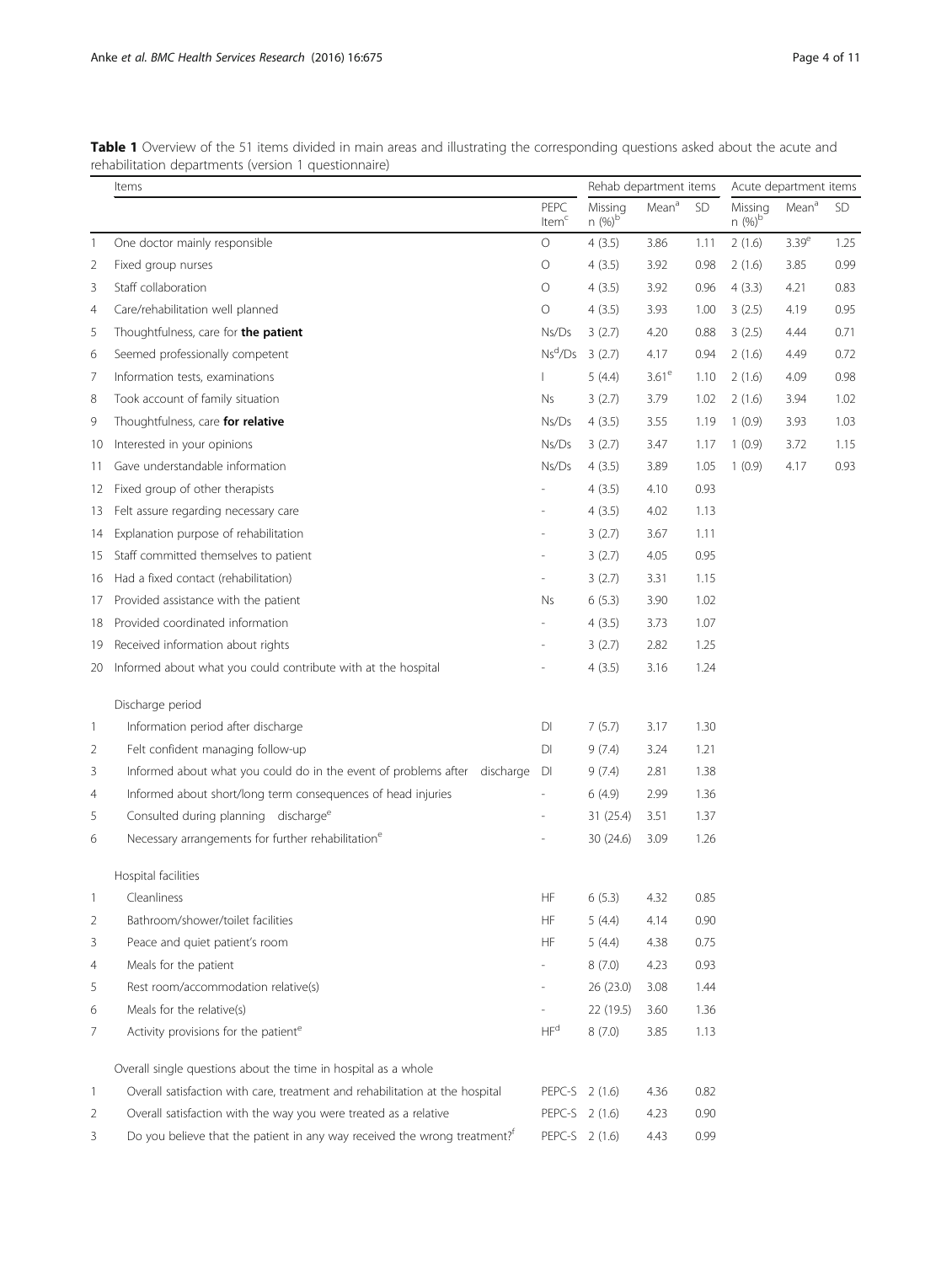Table 1 Overview of the 51 items divided in main areas and illustrating the corresponding questions asked about the acute and rehabilitation departments (version 1 questionnaire) (Continued)

| 4  | Were you angry, distressed, or disappointed with the staff? <sup>†</sup>           | PEPC-S 2 (1.6) |                 | 3.78 | 1.32   |
|----|------------------------------------------------------------------------------------|----------------|-----------------|------|--------|
| .5 | Any adverse incidents in connection with transfer between departments <sup>t</sup> |                | 2 (1.6)         | 3.68 | - 1.43 |
| 6. | Were financial needs taken care off?                                               |                | $3(2.5)$ 2.29   |      | - 1.43 |
|    | Were involved children taken care off ( $n = 53$ had children involved)            |                | $14(26.4)$ 3.21 |      | 128    |

<sup>a</sup>ltems and scales are scored 1–5 where 5 is the best experience<br>**bPercentages of missing items are for the acute phase discharge** 

<sup>b</sup>Percentages of missing items are for the acute phase, discharge and single questions calculated from the 122 family members who completed the questionnaire. Percentages for the rehabilitation phase are calculated from the 113 family members who completed questions about the rehabilitation unit

<sup>c</sup>Parent experience of paediatric care (PEPC) scales: Ns = Nursing services, Ds = Doctor services, O = Organization, I = Information–examinations and tests,

DI = Discharge information, HF = Hospital facilities, PEPC-S = single item in addition to the scales in the PEPC questionnaire. (-) = New items in the FECQ <sup>d</sup>Item removed from the final scale in the PEPC-questionnaire

<sup>e</sup>ltem removed from the final scale in the FECQ-TBI

<sup>f</sup>Scoring corresponds to scoring of other items: higher values represent better results

#### **Statistics**

The statistical analyses were conducted using the SPSS version 22.0. Items with more than 10% missing were excluded if also supported by consensus in the expert group (to avoid excluding conceptually important items). Consensus meant agreement among the authors AA, UM and CA. Items covering discharge and items regarding hospital facilities were treated as assessing distinct concepts. An exploratory factor analysis (EFA) was used to identify the number of underlying factor structures that adequately summarise the FECQ items. The principal component analysis (PCA) method was preferred in order to capture all variance. The component solution was promax rotated. Components with eigenvalues > 1 were retained, and loadings < 0.4 were suppressed. The item distribution indicated that most items were positively skewed and thus not normally distributed. The PCA was therefore based on Spearman's rank-order correlation coefficients, which is a non-parametric method that is less vulnerable to skewed data. Separate PCAs were conducted on a) the 31 items with experiences relating to the acute and rehabilitation departments, b) the six items with experiences relating to discharge, and c) the seven items with experiences relating to hospital facilities (an overview of the items can be observed in Table [1](#page-3-0)). The overall single-item questions were not topic for factor analysis [\[12, 13, 22\]](#page-10-0).

The internal consistency of the identified subscales was evaluated using the Cronbach's alpha coefficient. Values > 0.70 were deemed satisfactory. Construct and criterion related validity was evaluated examining the structural relationships (i.e. correlation coefficients) between the subscale scores and between the subscale scores and the other included measures, respectively [\[26\]](#page-10-0). These associations were examined by Spearman's rank correlations.

# Results

#### Participants

A total of 171 close family members of patients with severe TBI were contacted by telephone or mail, and 122 completed the questionnaire (response rate 71%). Characteristics of non-participating family members were not available. Regarding patients' characteristics, the proportion of male patients was higher in the participating group (90%) compared to non-participants (78%) ( $p < 0.05$ ). There were no differences in patients' age, marital status, educational level, acute injury severity or functional outcome measured with the Glasgow Outcome Scale Extended [[32](#page-10-0)]. The family members were parents (43%), spouses/cohabitants (41%) or other relatives or close persons (16%). The questionnaire data 12 months post-injury were used  $(n = 117)$ . We additionally included five family members who only responded at three months follow-up.

#### Data quality and missing items

Table [1](#page-3-0) provides descriptive statistics of all the FECQ-TBI items in the version-1-questionnaire (degree of missing items, means and standard deviations). The items asking for experiences with the acute and rehabilitation departments had small percentages of missing data (ranging from 1.6 to 5.3%), indicating that all items were endorsed. Two items regarding arrangements for the post-discharge period had substantially higher proportions of missing values (≥25%) and were therefore excluded (Table [1](#page-3-0), Discharge period, items 5 and 6). Another two items related to hospital facilities for family members had high proportions of missing values (19.5 and 23%, respectively), but were retained for further analyses due to the lower number of items within this domain (Table [1](#page-3-0), Hospital facilities, items 5 and 6).

#### EFA on the acute and rehabilitation departments' items

The PCA yielded four components, as shown in Table [2](#page-5-0). Two items were excluded due to equally high side-loadings and low loadings, i.e., "one doctor mainly responsible in the acute phase" and "rehabilitation: information about tests and examinations". A second PCA with these two items excluded again yielded four components with eigenvalues >1 (Table [3\)](#page-6-0): the first component summarised items related to rehabilitation organisation, collaboration and competence; the second component summarised items related to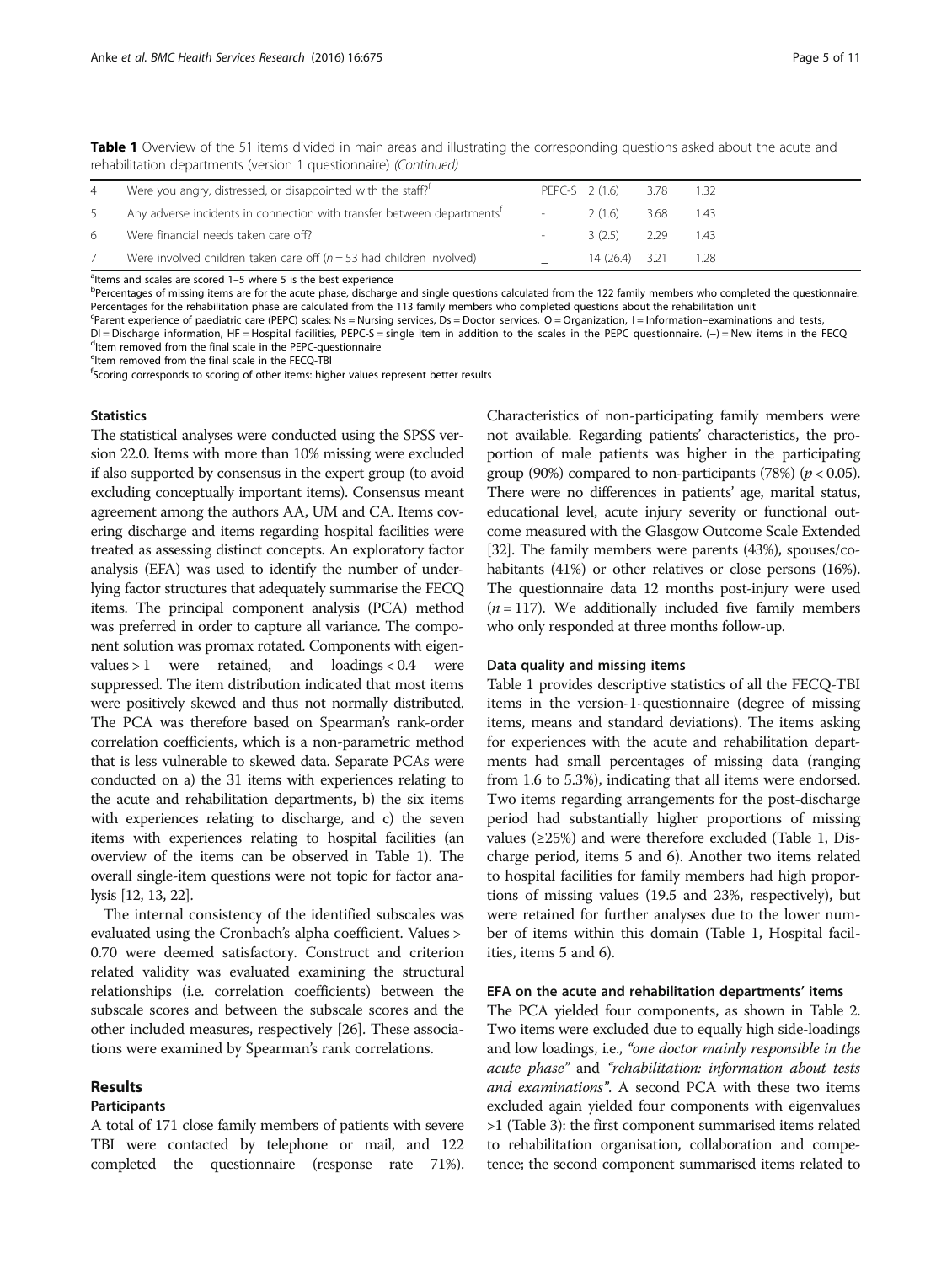|                                                                                          | Factor loadings <sup>a</sup>                                     |                                                |                                                                       |                                   |  |  |
|------------------------------------------------------------------------------------------|------------------------------------------------------------------|------------------------------------------------|-----------------------------------------------------------------------|-----------------------------------|--|--|
| Item                                                                                     | 1:<br>Rehabilitation<br>Organization, cooperation,<br>competence | 2:<br>Acute<br>Organization and<br>Information | 3:<br>Rehabilitation<br>Information and Organization -<br>Involvement | 4:<br>Rehabilitation<br>stability |  |  |
| Re: Felt assure regarding necessary care and rehabilitation                              | .92                                                              |                                                |                                                                       |                                   |  |  |
| Re: Staff seemed professionally competent                                                | .88                                                              |                                                |                                                                       |                                   |  |  |
| Re: Staff committed themselves to patient                                                | .83                                                              |                                                |                                                                       |                                   |  |  |
| Re: Care and rehabilitation well planned                                                 | .83                                                              |                                                |                                                                       |                                   |  |  |
| Re: Thoughtfulness, care for the patient                                                 | .81                                                              |                                                |                                                                       |                                   |  |  |
| Re: Staff provided assistance with the patient                                           | .75                                                              |                                                |                                                                       |                                   |  |  |
| Re: Fixed group nurses                                                                   | .69                                                              |                                                |                                                                       |                                   |  |  |
| Re: Staff provided coordinated information                                               | .67                                                              |                                                |                                                                       |                                   |  |  |
| Re: Staff collaboration                                                                  | .67                                                              |                                                |                                                                       |                                   |  |  |
| Re: Adequate explanation about the purpose of the<br>rehabilitative care                 | .50                                                              |                                                |                                                                       |                                   |  |  |
| Ac: Thoughtfulness, care for the patient                                                 |                                                                  | .87                                            |                                                                       |                                   |  |  |
| Ac: Staff gave understandable information                                                |                                                                  | .85                                            |                                                                       |                                   |  |  |
| Ac: Staff collaboration                                                                  |                                                                  | .83                                            |                                                                       |                                   |  |  |
| Ac: Staff professionally competent                                                       |                                                                  | .82                                            |                                                                       |                                   |  |  |
| Ac: Fixed group nurses                                                                   |                                                                  | .81                                            |                                                                       |                                   |  |  |
| Ac: Information tests and examinations                                                   |                                                                  | .80                                            |                                                                       |                                   |  |  |
| Ac: Care and rehabilitation well planned                                                 |                                                                  | .79                                            |                                                                       |                                   |  |  |
| Ac: Staff took account of family situation                                               |                                                                  | .71                                            | .45                                                                   |                                   |  |  |
| Ac: Thoughtfulness, care for the relative                                                |                                                                  | .71                                            | .49                                                                   |                                   |  |  |
| Ac: Staff interested in your opinions                                                    |                                                                  | .63                                            | .55                                                                   |                                   |  |  |
| Re: Thoughtfulness, care for the relative                                                |                                                                  |                                                | .80                                                                   |                                   |  |  |
| Re: Informed what you could contribute with                                              |                                                                  |                                                | .78                                                                   |                                   |  |  |
| Re: Staff took account of family situation                                               |                                                                  |                                                | .77                                                                   |                                   |  |  |
| Re: Staff interested in your opinions                                                    |                                                                  |                                                | .75                                                                   |                                   |  |  |
| Re: Information about rights (vocational opportunities,<br>pensions, insurance, support) |                                                                  |                                                | .62                                                                   |                                   |  |  |
| Re: Staff gave understandable information                                                | .45                                                              |                                                | .61                                                                   |                                   |  |  |
| Re: Information tests and examinations <sup>b</sup>                                      |                                                                  |                                                | .38                                                                   |                                   |  |  |
| Re: Had a fixed rehabilitation contact-person                                            |                                                                  |                                                |                                                                       | .73                               |  |  |
| Re: One doctor mainly responsible                                                        |                                                                  |                                                |                                                                       | .71                               |  |  |
| Ac: One doctor mainly responsible <sup>b</sup>                                           |                                                                  | .58                                            |                                                                       | .59                               |  |  |
| Re: Fixed group of other therapists                                                      |                                                                  |                                                |                                                                       | .53                               |  |  |

#### <span id="page-5-0"></span>Table 2 Initial factor analysis of all the 31 items related to the acute and rehabilitation phases

Ac Items related to the acute phase (intensive care unit or a surgical department)

Re Items related to in-patient rehabilitation

<sup>a</sup>Factor loadings < 0.4 are suppressed

<sup>b</sup>ltems in Italics was removed before the next factor analysis due to low or cross-loadings

the acute phase; the third component summarised items related to rehabilitation information and the involvement of family members; and the fourth component summarised three items related to rehabilitation organisation/staff stability. As the fourth component contained three items and was theoretically strongly related to the first component, also showing a strong correlation ( $r = 0.59$ ), a final PCA only extracting three components was conducted (Table [4\)](#page-7-0). The items belonging to components 1 and 4 then combined in the first component now covering rehabilitation organization, cooperation and competence, while the second and the third components were the same as in Table [3.](#page-6-0)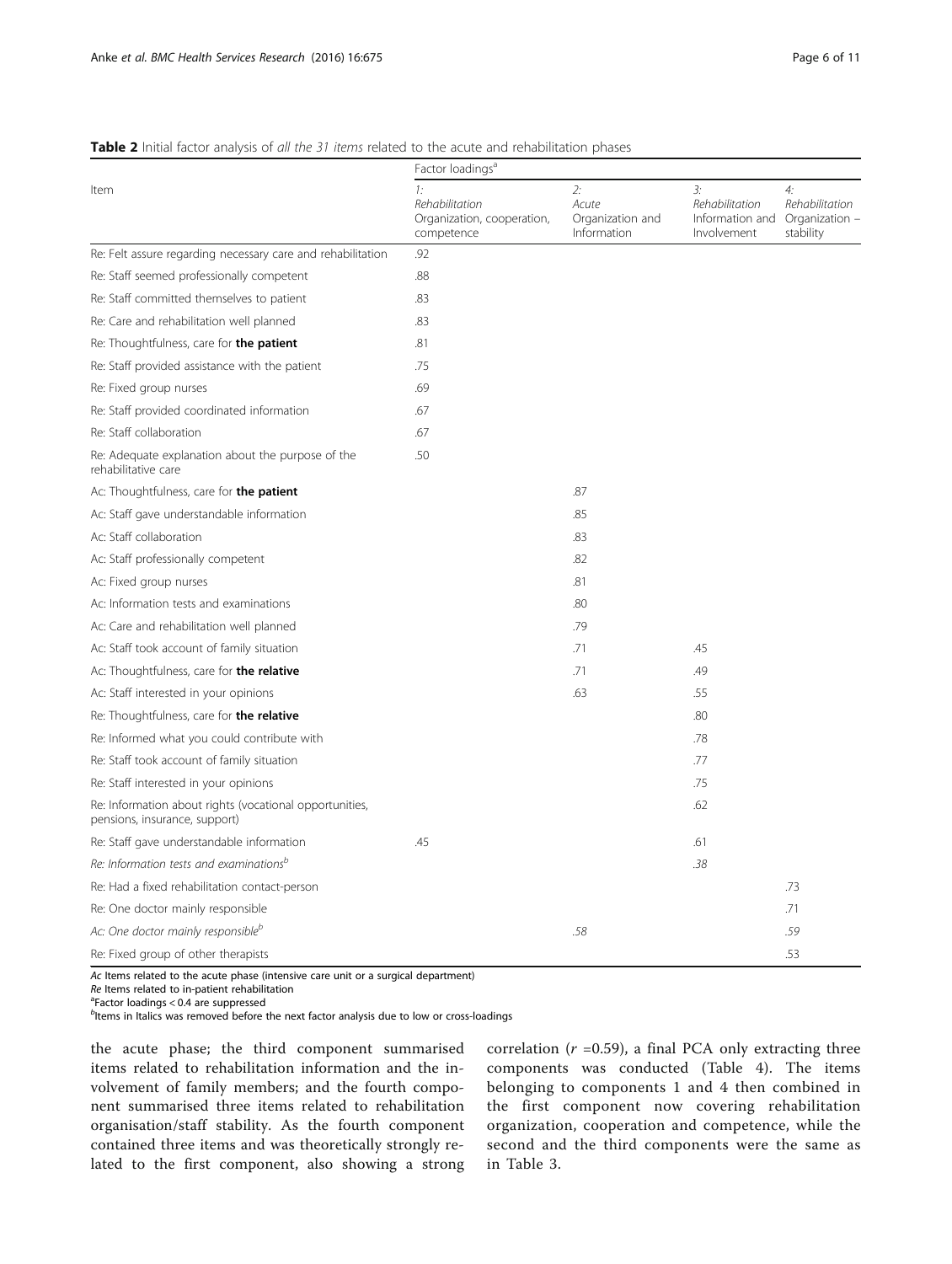<span id="page-6-0"></span>Table 3 Factor analysis with Principal Component Analysis after removing two non-fitting items of 29 items related to the acute and rehabilitation phase

|                                                                                       | Factor loadings <sup>a</sup>                                     |                                                |                                                        |                                                     |  |  |  |
|---------------------------------------------------------------------------------------|------------------------------------------------------------------|------------------------------------------------|--------------------------------------------------------|-----------------------------------------------------|--|--|--|
| Item                                                                                  | 1:<br>Rehabilitation<br>Organization, cooperation,<br>competence | 2:<br>Acute<br>Organization and<br>Information | 3:<br>Rehabilitation<br>Information and<br>Involvement | 4:<br>Rehabilitation<br>Organization -<br>stability |  |  |  |
| Re: Felt assure regarding necessary care and rehabilitation                           | .92                                                              |                                                |                                                        |                                                     |  |  |  |
| Re: Staff seemed professionally competent                                             | .92                                                              |                                                |                                                        |                                                     |  |  |  |
| Re: Thoughtfulness, care for the patient                                              | .85                                                              |                                                |                                                        |                                                     |  |  |  |
| Re: Care and rehabilitation well planned                                              | .82                                                              |                                                |                                                        |                                                     |  |  |  |
| Re: Staff committed themselves to patient                                             | .81                                                              |                                                |                                                        |                                                     |  |  |  |
| Re: Staff provided assistance with the patient                                        | .75                                                              |                                                |                                                        |                                                     |  |  |  |
| Re: Staff provided coordinated information                                            | .68                                                              |                                                |                                                        |                                                     |  |  |  |
| Re: Staff collaboration                                                               | .64                                                              |                                                |                                                        |                                                     |  |  |  |
| Re: Fixed group nurses                                                                | .61                                                              |                                                |                                                        |                                                     |  |  |  |
| Re: Adequate explanation about the purpose of the<br>rehabilitative care              | .50                                                              |                                                |                                                        |                                                     |  |  |  |
| Ac: Thoughtfulness, care for the patient                                              |                                                                  | .87                                            |                                                        |                                                     |  |  |  |
| Ac: Staff collaboration                                                               |                                                                  | .86                                            |                                                        |                                                     |  |  |  |
| Ac: Staff gave understandable information                                             |                                                                  | .84                                            |                                                        |                                                     |  |  |  |
| Ac: Fixed group nurses                                                                |                                                                  | .84                                            |                                                        |                                                     |  |  |  |
| Ac: Care and rehabilitation well planned                                              |                                                                  | .82                                            |                                                        |                                                     |  |  |  |
| Ac: Staff seemed professionally competent                                             |                                                                  | .82                                            |                                                        |                                                     |  |  |  |
| Ac: Information tests and examinations                                                |                                                                  | .81                                            |                                                        |                                                     |  |  |  |
| Ac: Staff took account of family situation                                            |                                                                  | .72                                            | .44                                                    |                                                     |  |  |  |
| Ac: Thoughtfulness, care for the relative                                             |                                                                  | .72                                            | .48                                                    |                                                     |  |  |  |
| Ac: Staff interested in your opinions                                                 |                                                                  | .63                                            | .54                                                    |                                                     |  |  |  |
| Re: Thoughtfulness, care for the relative                                             |                                                                  |                                                | .79                                                    |                                                     |  |  |  |
| Re: Staff took account of family situation                                            |                                                                  |                                                | .76                                                    |                                                     |  |  |  |
| Re: Informed what you could contribute with                                           |                                                                  |                                                | .76                                                    |                                                     |  |  |  |
| Re: Staff interested in your opinions                                                 |                                                                  |                                                | .74                                                    |                                                     |  |  |  |
| Re: Informed about rights (vocational opportunities,<br>pensions, insurance, support) |                                                                  |                                                | .60                                                    | .42                                                 |  |  |  |
| Re: Staff gave understandable information                                             | .49                                                              |                                                | .60                                                    |                                                     |  |  |  |
| Re: Had a fixed rehabilitation contact-person                                         |                                                                  |                                                |                                                        | .86                                                 |  |  |  |
| Re: One doctor mainly responsible                                                     |                                                                  |                                                |                                                        | .76                                                 |  |  |  |
| Re: Fixed group other therapists                                                      |                                                                  |                                                |                                                        | .64                                                 |  |  |  |
| Cumulative % of Variance explained                                                    | 49.47                                                            | 64.77                                          | 71.09                                                  | 75.20                                               |  |  |  |
| Component correlation 1:                                                              |                                                                  |                                                |                                                        |                                                     |  |  |  |
| 2:                                                                                    | .39                                                              |                                                |                                                        |                                                     |  |  |  |
| 3:                                                                                    | .57                                                              | .45                                            |                                                        |                                                     |  |  |  |
| 4:                                                                                    | .59                                                              | .19                                            | .29                                                    |                                                     |  |  |  |

Ac Items about the acute phase (intensive care unit or a surgical department)

 $Re$  Items about the inpatient rehabilitation phase

Factor loadings < 0.4 are suppressed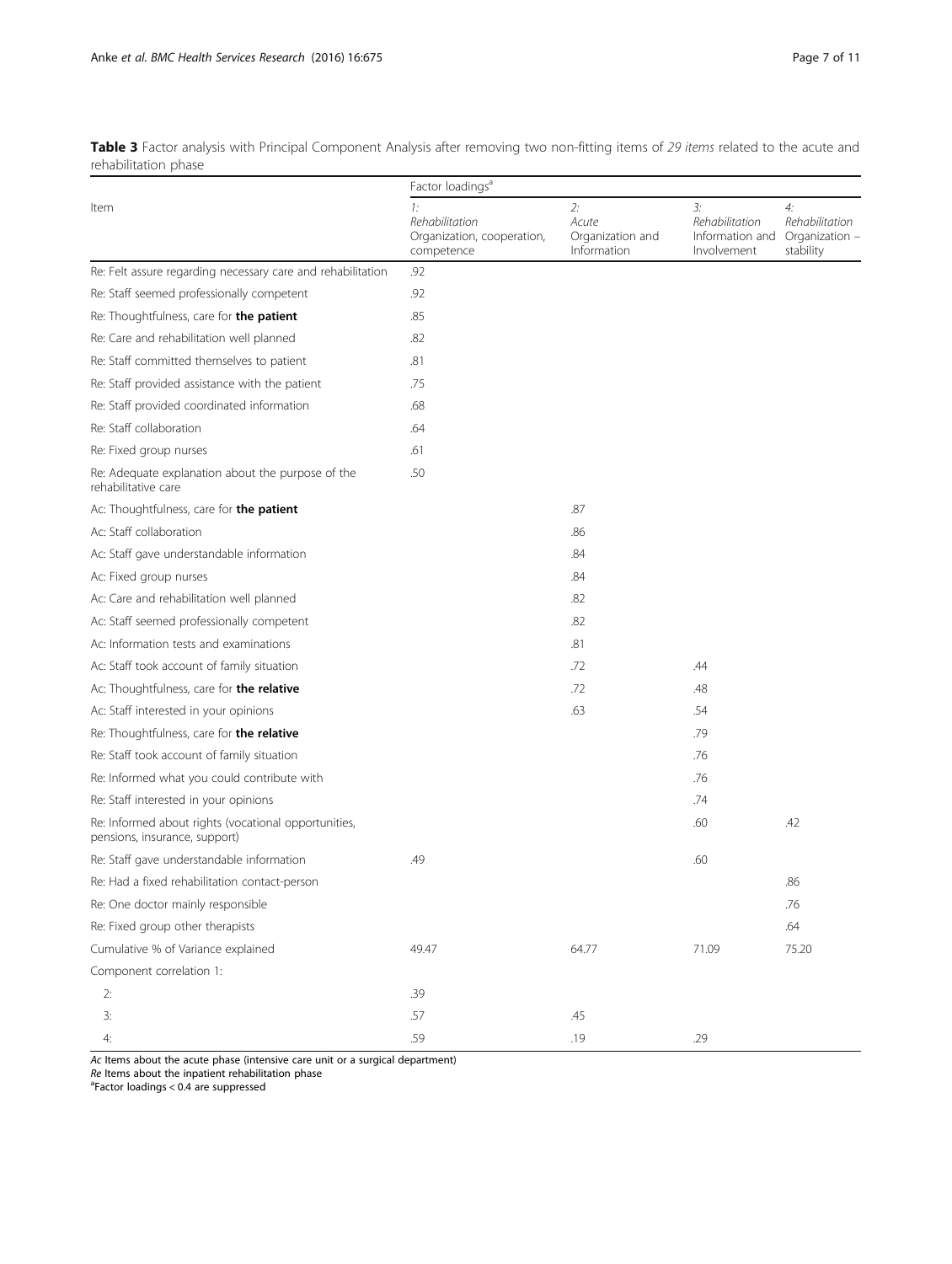<span id="page-7-0"></span>Table 4 Factor analysis with Principal Component Analysis and a 3-factor solution with 29 items assessing experiences from the acute and rehabilitation departments

|                                                                                             | Factor loadings <sup>a</sup>                                                |                                                |                                                        |  |  |  |  |
|---------------------------------------------------------------------------------------------|-----------------------------------------------------------------------------|------------------------------------------------|--------------------------------------------------------|--|--|--|--|
| Items                                                                                       | 1:<br>Rehabilitation<br>Organization, cooperation,<br>competence, stability | 2:<br>Acute<br>Organization and<br>Information | 3:<br>Rehabilitation<br>Information and<br>Involvement |  |  |  |  |
| Re: Fixed group nurses                                                                      | .89                                                                         |                                                |                                                        |  |  |  |  |
| Re: Care and rehabilitation well planned                                                    | .79                                                                         |                                                |                                                        |  |  |  |  |
| Re: Staff collaboration                                                                     | .78                                                                         |                                                |                                                        |  |  |  |  |
| Re: Fixed group other therapists                                                            | .77                                                                         |                                                |                                                        |  |  |  |  |
| Re: One doctor mainly responsible                                                           | .75                                                                         |                                                |                                                        |  |  |  |  |
| Re: Staff committed themselves to patient                                                   | .74                                                                         |                                                |                                                        |  |  |  |  |
| Re: Had a fixed rehabilitation contact-person                                               | .74                                                                         |                                                |                                                        |  |  |  |  |
| Re: Felt assure regarding necessary care and rehabilitation                                 | .73                                                                         |                                                |                                                        |  |  |  |  |
| Re: Staff provided coordinated information                                                  | .62                                                                         |                                                |                                                        |  |  |  |  |
| Re: Staff seemed professionally competent                                                   | .61                                                                         |                                                |                                                        |  |  |  |  |
| Re: Adequate explanation about the purpose of the rehabilitative<br>care                    | .55                                                                         |                                                |                                                        |  |  |  |  |
| Re: Staff provided assistance with the patient                                              | .47                                                                         |                                                |                                                        |  |  |  |  |
| Re: Thoughtfulness, care for the patient                                                    | .45                                                                         |                                                | $.44^{b}$                                              |  |  |  |  |
| Ac: Thoughtfulness, care for the patient                                                    |                                                                             | .88                                            |                                                        |  |  |  |  |
| Ac: Staff collaboration                                                                     |                                                                             | .86                                            |                                                        |  |  |  |  |
| Ac: Staff gave understandable information                                                   |                                                                             | .85                                            |                                                        |  |  |  |  |
| Ac: Fixed group nurses                                                                      |                                                                             | .83                                            |                                                        |  |  |  |  |
| Ac: Staff seemed professionally competent                                                   |                                                                             | .83                                            |                                                        |  |  |  |  |
| Ac: Care and rehabilitation well planned                                                    |                                                                             | .82                                            |                                                        |  |  |  |  |
| Ac: Information tests and examinations                                                      |                                                                             | .81                                            |                                                        |  |  |  |  |
| Ac: Staff took account of family situation                                                  |                                                                             | .72                                            | $.45^{b}$                                              |  |  |  |  |
| Ac: Thoughtfulness, care for the relative                                                   |                                                                             | .71                                            | $.46^{b}$                                              |  |  |  |  |
| Ac: Staff interested in your opinions                                                       |                                                                             | .62                                            | $.55^{b}$                                              |  |  |  |  |
| Re: Staff took account of family situation                                                  |                                                                             |                                                | .87                                                    |  |  |  |  |
| Re: Thoughtfulness, care for the relative                                                   |                                                                             |                                                | .85                                                    |  |  |  |  |
| Re: Staff interested in your opinions                                                       |                                                                             |                                                | .79                                                    |  |  |  |  |
| Re: Informed what you could contribute with                                                 |                                                                             |                                                | .79                                                    |  |  |  |  |
| Re: Staff gave understandable information                                                   |                                                                             |                                                | .75                                                    |  |  |  |  |
| Re: Staff informed about rights (vocational opportunities, pensions,<br>insurance, support) |                                                                             |                                                | .54                                                    |  |  |  |  |
| Cumulative % of Variance explained                                                          | 49.47                                                                       | 64.77                                          | 71.09                                                  |  |  |  |  |
| Cronbach's alpha                                                                            | .95                                                                         | .94                                            | .93                                                    |  |  |  |  |
| Component correlation 1:                                                                    |                                                                             |                                                |                                                        |  |  |  |  |
| 2:                                                                                          | .33                                                                         |                                                |                                                        |  |  |  |  |
| 3:                                                                                          | .57                                                                         | .49                                            |                                                        |  |  |  |  |

Ac Items assessing the acute phase (intensive care unit or a surgical department)

 $Re$  Items assessing the inpatient rehabilitation phase

<sup>a</sup>Factor loadings < 0.4 are suppressed<br><sup>b</sup>Removed from the final scale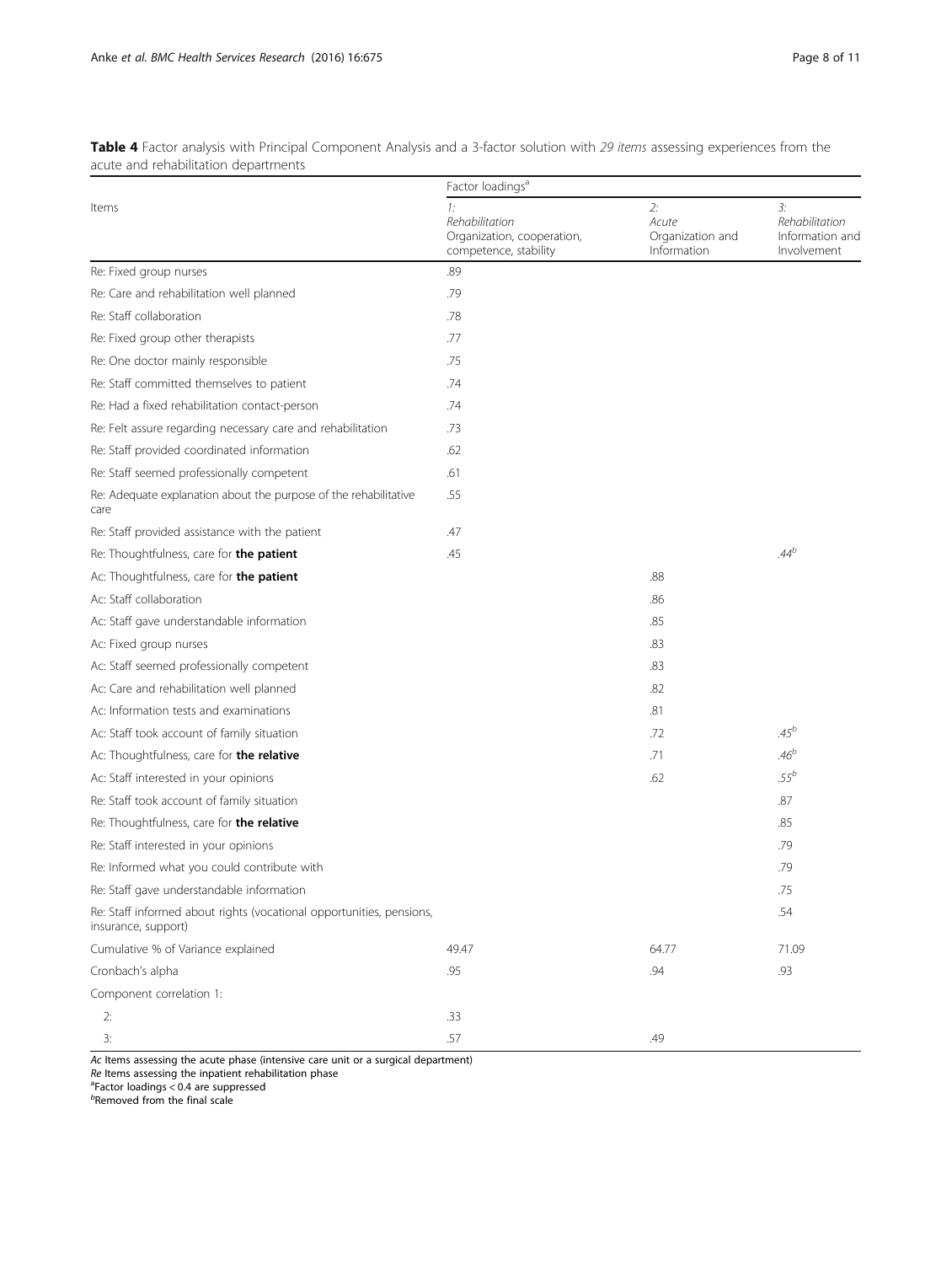The items related to the acute phase can be divided into two subscales that correspond to rehabilitation items: acute- organisation, cooperation (5 items; Cronbach's alpha 0.89) and acute- information and involvement (5 items; Cronbach's alpha 0.94). This division gives us the ability to compare identical questions of experiences in the acute and rehabilitation departments.

# EFA on the discharge and on the hospital facilities items

The four items asking for experiences related to the discharge period were adequately summarised using a single component (eigenvalue = 2.82,  $R^2$  = 70.4%). All items had high loadings (range 0.75–0.88), and the Cronbachs alpha was high ( $\alpha$  = 0.86). The seven items asking for experiences with hospital facilities during rehabilitation were adequately summarised using a single component, however one item (i.e. "available activities for the patient") was excluded due to a low loading. A new PCA with six items yielded two components (eigenvalues 3.46 and 1.22,  $R^2 = 78.0\%$ ): one patient component regarding patients' experiences with cleaning, bathroom standards, the noise level and food (four items), and a second family member component assessing experiences with food and accommodations (two items). The factor loadings ranged from 0.68–0.95 and the Cronbach's alpha coefficients were 0.86 and 0.80, respectively. The final developed questionnaire with scoring procedure is available as a Additional file [1.](#page-9-0) The acute stage item about "one doctor mainly responsible" was kept as a single item but is not included in any of the subscales.

# Indications of construct validity

The correlations between the subscale scores were all positive and statistically significant, as hypothesised (range 0.34–0.80), except a single non-significant correlation between hospital facilities-family and acute organisation and information ( $r = 0.16$ ). See Additional file [2:](#page-9-0) Table S1. Experiences from the discharge period were moderately to strongly correlated with other scales (0.29–0.66). Overall satisfaction with health care was moderately to strongly significantly related to all subscales (range 0.27–0.57) except hospital facilities-family. Overall satisfaction with family care was significantly correlated to all subscales (correlation coefficients 0.29–0.63), with the strongest correlations to the acute subscales. As expected, the subscales were negatively correlated to incorrect treatment and problems with staff (range −0.12 to −0.45). Problems with transfer between departments were negatively correlated to the acute and rehabilitation subscales (−0.24 to −0.32) and were not significantly correlated to experiences in the discharge period. Patient age was not significantly correlated to any subscales. The tests supported the validity of the questionnaire.

# **Discussion**

In this multicentre study of family experiences of care after severe traumatic brain injury, a multidimensional scale was developed and evaluated. The scale was constructed based on a parent experience questionnaire [\[22\]](#page-10-0) after a review of the literature and interviews with family members to investigate experiences with in-hospital care, treatment and rehabilitation. This is the first multidimensional constructed instrument designed for family members after TBI that measures both general satisfaction and experiences in six dimensions: acute care, rehabilitation-organisation, rehabilitation-information, discharge, hospital facilities- patients and hospital facilities-family. Good psychometric properties were found for the developed instrument.

General questions regarding treatment satisfaction are often given high ratings [\[11, 17](#page-10-0), [21\]](#page-10-0) and this questionnaire was designed to assess experiences with specific aspects of care that are more useful for quality improvement [[16](#page-10-0)]. The importance of the assessment lies in the consistently positive associations among experiences with care and patient safety, effectiveness and health outcomes [[10](#page-10-0)]. Furthermore, unmet family needs are regularly revealed when investigating the situation of family members to patients with TBI during in-hospital rehabilitation [\[4](#page-10-0), [33](#page-10-0)]. Rotondi et al. (2007) found that families described their needs via phases that paralleled transitions in settings, i.e., acute care, in-patient rehabilitation, returns home and community setting [\[7](#page-10-0)]. The new questionnaire FECQ-TBI covers central phases related to in-hospital care.

Many patient and parent satisfaction and experiences questionnaires share common properties and contain the same or corresponding items [[14](#page-10-0)]. To a lesser degree, this is also the case if instruments are not generic, but rather are developed for specific patient groups [[13](#page-10-0)]. Of the domains of general importance for health care services, of great significance is information, an area often found in family satis-faction studies to require improvement [\[25, 34](#page-10-0)]. Additionally, instruments on family needs after TBI focus on health information together with support and involvement with care [\[33](#page-10-0), [35\]](#page-10-0): these areas are included in the factor/subscale information in the FECQ-TBI. The second rehabilitation-related factor is organization, which is a significantly important domain for seriously ill patients in the intensive care unit (ICU) and for patients with a long length of stay [[36\]](#page-10-0). Included in the organisation subscale is stability of personnel, in accordance with a qualitative study reporting that sustained connections with professionals are of utmost importance in rehabilitation [[37\]](#page-10-0). Hospital facilities, such as availability and quality of accommodation for family members, was a theme that emerged. In a neonatal ICU a higher standard has been observed to relate to improvements of satisfaction and work quality for the parents [\[38](#page-10-0)]. Information regarding the long-term consequences of the injury and post-discharge arrangements for rehabilitation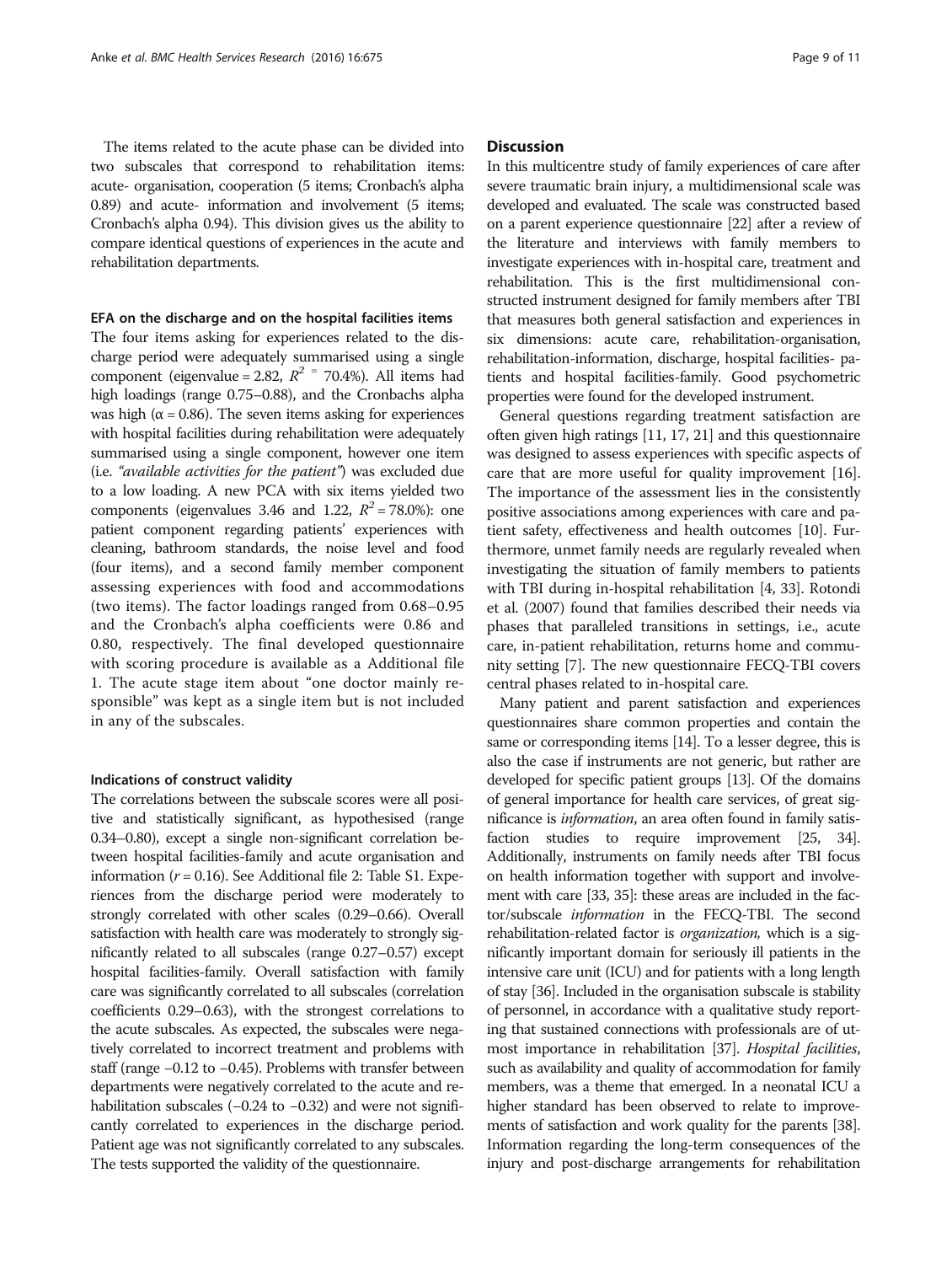<span id="page-9-0"></span>was emphasised, in accordance with previous findings [[7](#page-10-0)]. Other items added from the focus group approach related to experiences of feeling safe regarding sufficient care and rehabilitation, the need for explanations regarding the purpose of rehabilitation, the level of staff engagement in the patient's situation and the need for information regarding social security rights. In contrast to family satisfaction instruments designed for ICUs [[39\]](#page-10-0), decision-making was not a separate concept in this study. Because most questions added through the focus group and by expert group judgement were of a general character, the final FECQ-TBI could easily be applied to family members to other in-patient rehabilitation categories.

Although the psychometric properties, including construct validity, were good and were at least in line with comparable studies, this study had some limitations. First, the design of this study did not assess test-retest reliability. For now, we must rely on satisfactory findings from the PEPC questionnaire and modifications [\[22, 27](#page-10-0)]. Additionally, the focus group could have included a higher number of family members than three to secure a broader covering of themes. Our initial intention to organize a focus group with 4–5 participants failed of practical reasons. There is a lack of clear evidence based guidance about deciding on sample size, and the usual group size is between 4 and 12 participants [\[28\]](#page-10-0). However, the focus group was well prepared and based on a thorough literature search, and used the PEPC as a starting point to develop a structured interview guide. Caregivers varied in respect to strategically important aspects and rich discussions between participants revealed important care experiences. The intention of developing a questionnaire that covers most central care experiences was most probable achieved. Content adequacy and validity could be checked in further studies to assure the usefulness of the questionnaire in countries with different health care pathways and care delivery than Norway [\[35](#page-10-0)]. Another possible limitation is that not all suggested scales are based on factor analysis of all of the available items. In line with the practice of other instrument creators, scales can differ from factors and can be based on conceptual considerations when the proposed scales/subscales otherwise fulfil necessary psychometric properties [\[13](#page-10-0), [22](#page-10-0)]. A further limitation is the number of items with high proportions of missing data. To avoid losing all information on the family members' experiences with hospital facilities, we choose to keep two items despite their high levels of missing data. Although the proportion of missing data was high due to limited relevance for all family members, we concluded that the dimension was important for many families with patients experiencing long hospital stays [\[25, 38](#page-10-0)]. However, to further establish the questionnaires validity and utility use in other real-world samples would be preferable.

The strengths of this study are its multicentre national design and the relatively high questionnaire response rate of 71%, which is higher than in comparable studies (range 44–55%) [\[22](#page-10-0), [27, 39](#page-10-0), [40\]](#page-10-0). The higher response rate is explained by the fact that severe TBI patients and their family members have a closer connection to a hospital than do other patients and relatives participating in hospital surveys. Examination of differences between respondent and nonrespondent caregivers was not possible as data on nonrespondent caregivers was not available. However, patientrelated characteristics were similar in the respondent and non-respondent group, except a small difference in the proportion of male patients, supporting representativeness.

# Conclusions

The FECQ-TBI includes important experiences of care related to in-hospital treatment phases. The questionnaire has high data quality, internal consistency and construct validity and can be used in hospitals with rehabilitation departments for quality improvement.

## Additional files

[Additional file 1:](dx.doi.org/10.1186/s12913-016-1884-6) The Family Experiences of in-hospital Care Questionnaire in severe Traumatic Brain Injury (FECQ-TBI) – final version. (PDF 75 kb)

[Additional file 2: Table S1.](dx.doi.org/10.1186/s12913-016-1884-6) Internal correlations among subscale scores and correlations with single- items questions. (DOCX 17 kb)

#### Acknowledgements

Staff at the TBI-specialised rehabilitation departments in Norway at the Sørlandet Hospital, Kristiansand; The Oslo University Hospital, Oslo; the Sunnaas Rehabilitation Hospital, Nesodden; the St.Olavs Hospital, Trondheim; the Haukeland University Hospital, Bergen, and the University Hospital of North Norway, Tromsø, recruited participants to the study. Hege Teslo supported in data collection.

#### Funding

This study was conducted with grants from the North Norwegian Health Authorities, grant number 8744/SFP1108-13.

#### Availability of data and materials

The questionnaire developed in the study is available in Additional file 1. The dataset analysed during the current study is available from the corresponding author on reasonable request, without breaching participant confidentiality.

#### Authors' contribution

AA, USM and CA contributed to the study design, acquisition of data, analysis and interpretation of data and drafting of the manuscript. CR participated in the design of the study, interpretation of data and drafting of the manuscript. OF participated to the statistical analysis and interpretation of data and drafting of the manuscript. All authors read and approved the final manuscript.

#### Competing interests

The authors declare that they have no competing interests.

# Consent for publication

Not applicable.

#### Ethics approval and consent to participate

Informed consent was collected from all family members participating in this study. The patients also provided consent regarding the contact with their relatives. The study was approved by the Regional Committee for Medical Research Ethics South-East Norway (REK South-East D (2009/702).